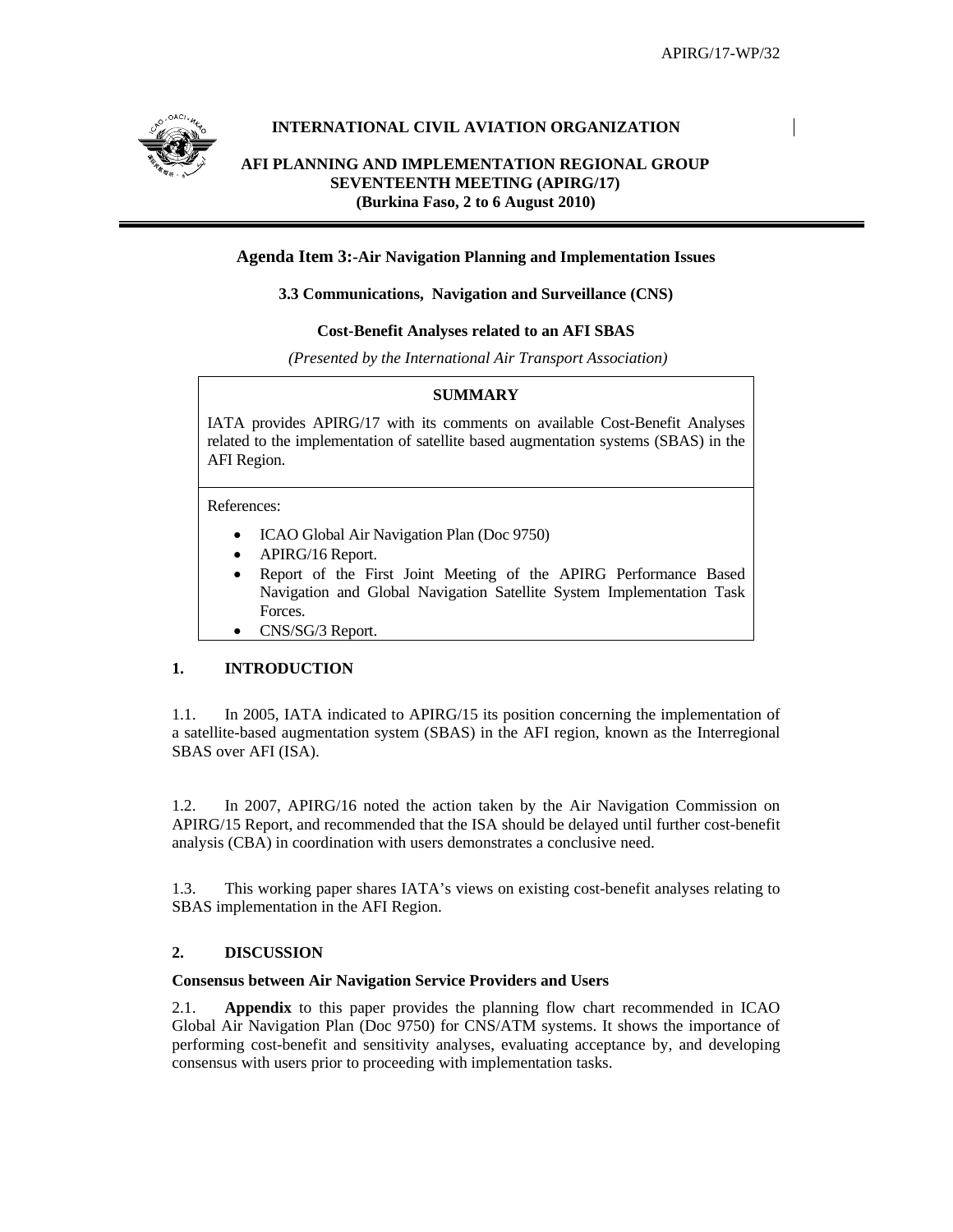2.2. As a matter of fact, the consensus accordingly called for by APIRG/16 has not yet been reached between users and AFI ANSPs, based on cost-benefit analyses developed by the **latter** 

#### **Feedback from Users**

2.3. There is no business case demonstrating tangible operational benefits for airlines in support of SBAS. In fact, SBAS is the only GNSS augmentation system that airlines are not willing to pay for cost recovery.

2.4. If the extension of EGNOS was ever to become a mandate, the cost for operators to retrofit their fleets would be significant, in addition to ground infrastructure cost recovery, which operators cannot afford.

### **Update of numbers of previous CBA - African fleet and flight statistics**

2.5. Fleet assumptions: The on-going ICAO/IATA survey on aircraft equipage is expected to provide reliable data concerning airlines plans.

2.6. Flight statistics: CBAs should be based on current and commonly agreed traffic data/forecasts such as the Regional Traffic Forecast for 2004–2020 contained in ICAO Doc 9879.

#### **System Configuration**

2.7. It is not clear as to how the qualitative assessment of the "Intermediate SBAS" has been included in the CBA. Furthermore, it does not indicate whether it applies to:

- full implementation of ISA (with 27 - 32 RIMS), or

ISA with a reduced infrastructure (with 4 - 5 RIMS), for which very little information is currently available on costs and benefits.

2.8. APIRG/16 noted that introducing the ISA with a reduced infrastructure would enhance en-route/NPA performance but would not enable APV. The related benefits would be significantly smaller compared to a full infrastructure, and would still be conditional on the level of aircraft equipage with SBAS receivers.

### **CBA timeframe**

2.9. If approved by APIRG in 2010 full implementation of the ISA infrastructure would normally not be achieved until 2016, and this should be reflected in AFI GNSS Strategy. This is consistent with the description of Navigation Systems (GPI-21) Strategy in ICAO Global Air Navigation Plan, which provides that "*Near-term applications of GNSS are intended to enable the early introduction of satellite-based area navigation without any infrastructure investment, using the core satellite constellations and integrated multisensor airborne systems"*.

2.10. Subsequently, APV with Baro-VNAV appears to be the only available option to implement ICAO Assembly Resolution A36-23 calling for APV (Baro-VNAV and/or augmented GNSS) for all instrument runway ends by 2016 - and not 100% of APV/SBAS.

2.11. The CBA timeframe of 30 years should be adjusted based on realistic fleet assumptions and ANSP charging scheme.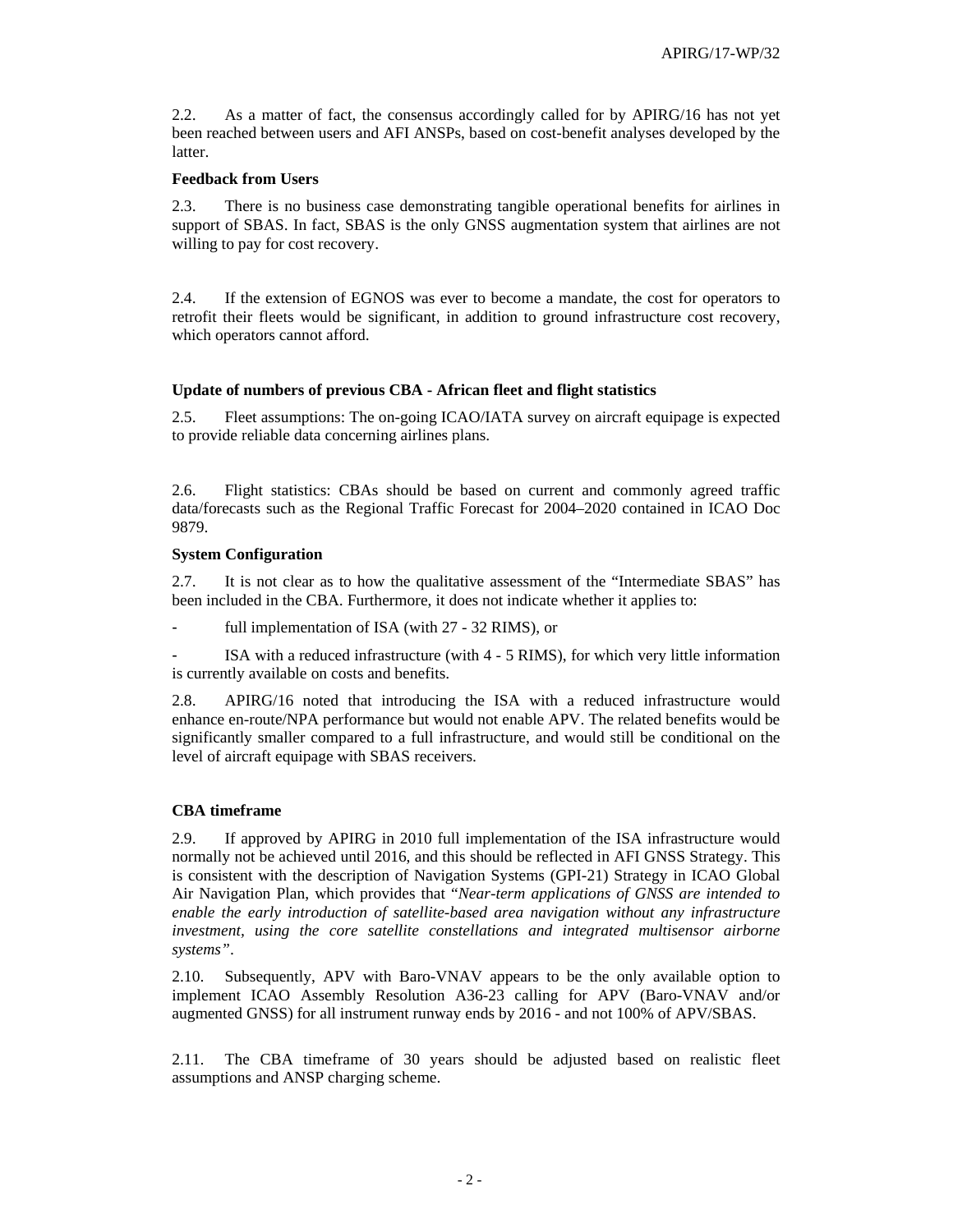### **Operational benefits**

*Technical Report on AFI Test Bed in Central, Eastern and Southern Africa* 

2.12. AFI GNSS Implementation Task Force, Conclusion 4/4 requested ESA, in cooperation with ASECNA, ATNS South Africa and Kenya to provide a consolidated Final Report on AFI GNSS Test Bed, covering Zone A, Zone B and Zone C. The First Joint Meeting of the APIRG PBN and GNSS Task Forces noted that the ICAO Secretariat had received three (3) reports from ESA which were not technical reports.

2.13. The still expected consolidated Technical Report is meant to validate AFI GNSS system performance and support an informed GNSS Strategy for the Region.

#### *Reduction of Controlled flight into terrain (CFIT)*

2.14. IATA's analysis of 95 accidents involving AOC holders from 24 States for 2001/2008 shows that CFIT's contribution to AFI accidents has been fading over the years; whereas runway excursion has become a prominent contributing factor.

2.15. APV provides vertical guidance for pilots to reduce the risk of Controlled Flight into Terrain (CFIT). Due to the reduced risk of APV operation as compared to Non-Precision Approaches, the 36th Session of the ICAO Assembly adopted Resolution A36-23 urging all States to implement APV procedures to all runway ends serving aircraft with a maximum take-off mass of 5700 kg or more.

2.16. CFIT reduction is not inherent to a particular infrastructure. It applies to any APV procedure, including in the Base Case environment.

#### *Enhancement of Automatic Dependent Surveillance (ADS-B)*

2.17. SBAS has no specific benefit in this area since ADS-B services have not been implemented in the AFI Region.

### *Reduction of Delays, diversions and cancellations (DDCs)*

2.18. DDCs due to weather conditions or traffic congestion are negligible in the AFI Region. No specific benefit can reasonably be attributable to a potential SBAS service area as compared to the current situation – which is the base case scenario.

#### *Impact on Decision Height (DH)*

 $\overline{a}$ 

2.19. SBAS can provide vertical guidance down to 250-foot decision height. Under favorable specific conditions<sup>1</sup>, it can provide vertical guidance to a 200-foot decision height for Category I precision approach. In this case, there is a 50-foot improvement over RNP with Baro-VNAV. However SBAS is not a solution for a 100-foot decision height or for auto-land. Moreover, the vast majority of airports that service air transport operators (and alternates) offer standard ILS operations. Therefore, SBAS is not an airline requirement but GBAS remains a requirement for the future implementation of GNSS Category II and III precision approach.

<sup>&</sup>lt;sup>1</sup> The case of the United States Wide Area Augmentation System (WAAS).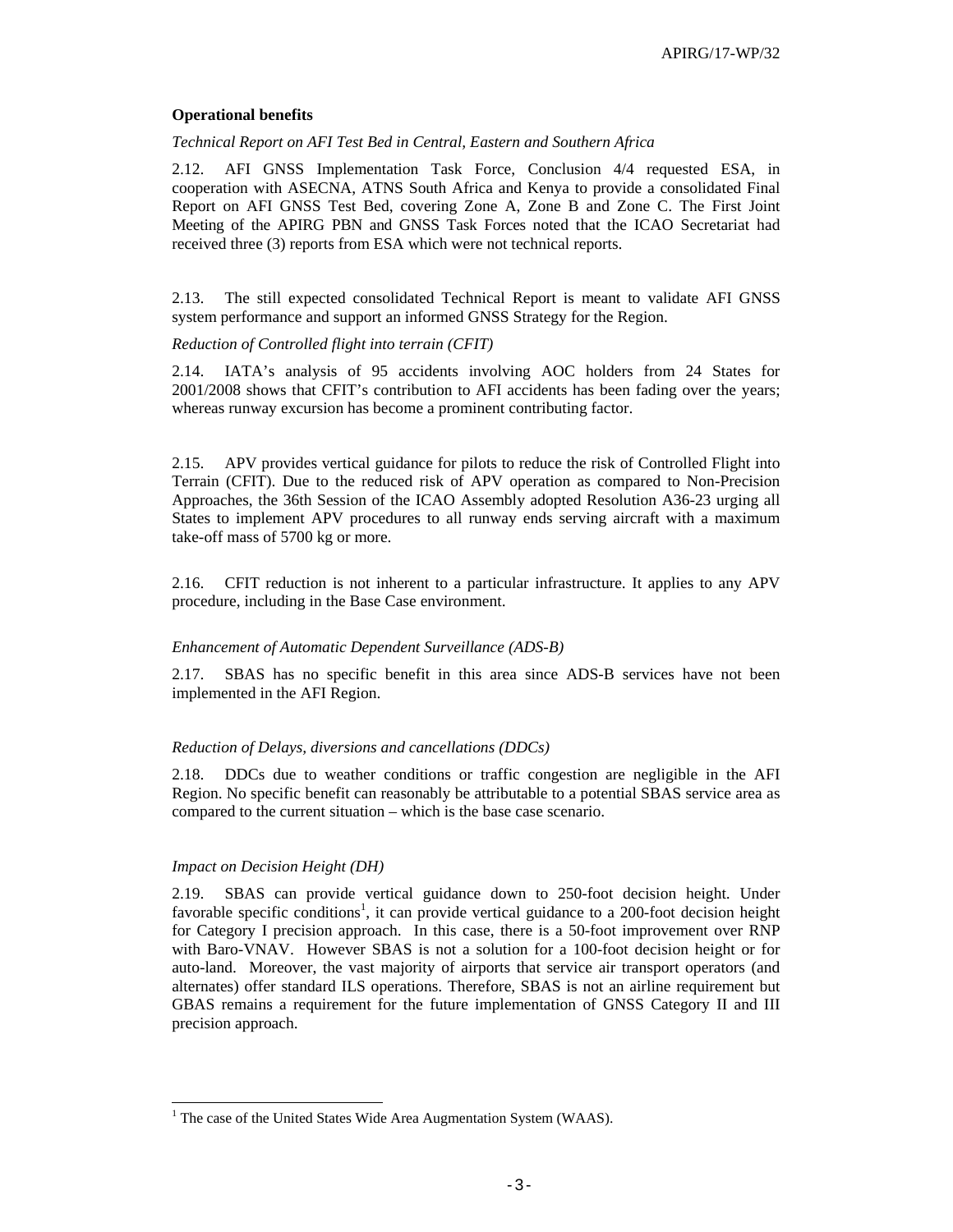#### **Phasing out of conventional navigational aids (VORs and NDBs)**

2.20. Since some AFI ANSPs have plans for new VOR facilities based on a 10/15-year life cycle<sup>2</sup>, the assumption of 10 years to complete the process should be revisited.

### **ANSP Charging Scheme**

2.21. The CBAs do not provide accurate information on the levels of air navigation users' charges to be applicable beyond 2015.

#### **Costs related to Flight Procedures**

2.22. The costs for procedure development and validation as well as controller training program should be added to procedure costs for ANSPs.

2.23. The costs for FMS maintenance and pilot training program should be added to procedure costs for aircraft operators.

#### **Costs related to Infrastructure Maintenance**

2.24. The assumption of a flat level for infrastructure maintenance costs over a period of 30 years should be further documented.

### **3. ACTION BY THE APIRG**

3.1. The meeting is invited to:

 $\overline{a}$ 

- a) Reiterate the need for a consolidated Technical Report on the AFI GNSS Test Bed to support validation of AFI GNSS system performance as well as an informed Navigation Infrastructure Strategy for the Region;
- b) Analyse IATA's views on existing SBAS CBAs submitted to previous meetings of APIRG auxiliary bodies; and
- c) Request AFI ANSPs to develop CBAs for CNS/ATM systems in order to facilitate collaborative-decision making (CDM) in consultation with airlines as recommended by ICAO.

- END –

 $^{2}$  E.g. ASECNA 2009/2013 Investment Plan for its 17 AFI member States.